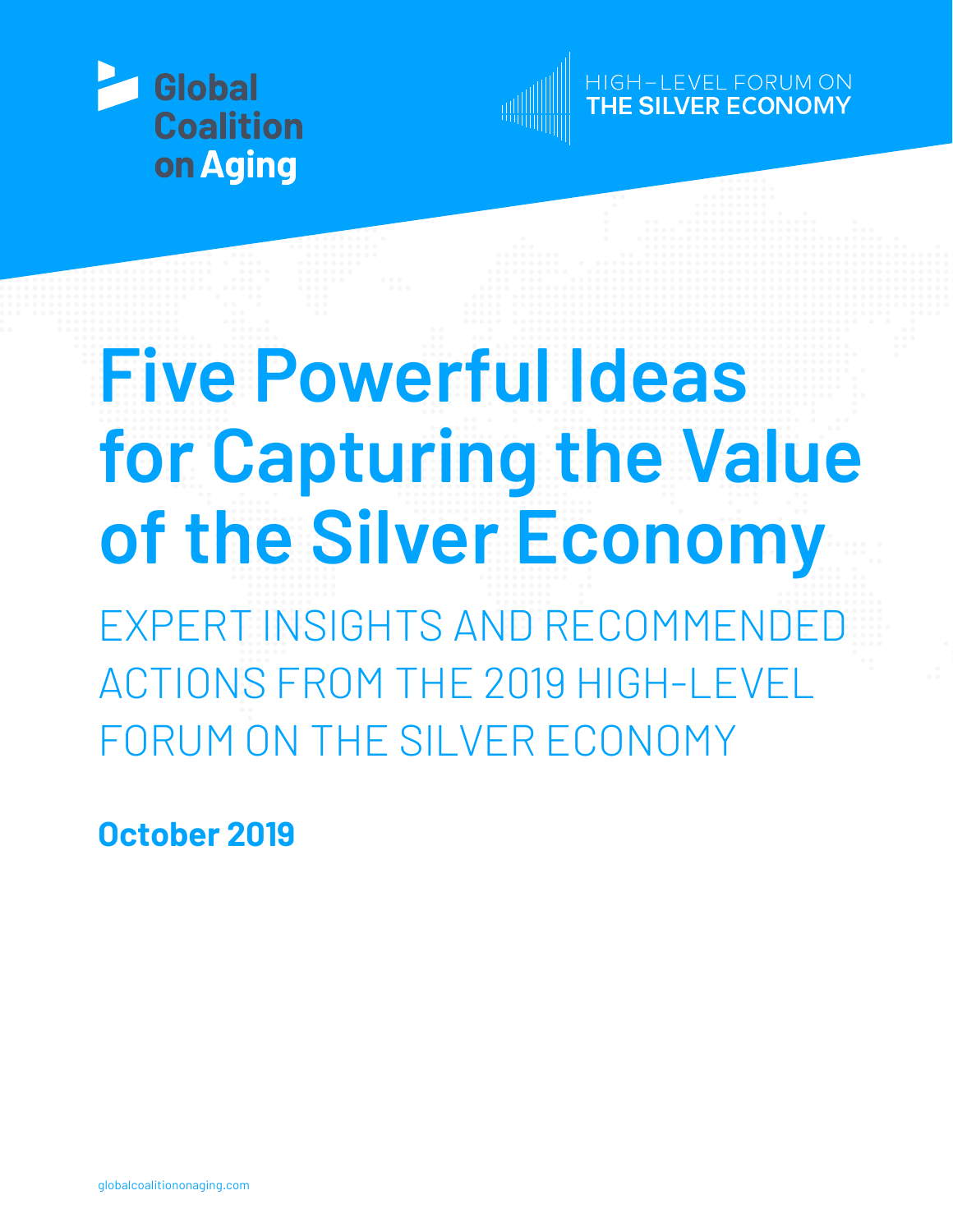On 9-10 July 2019, global, national, and local business and government leaders came together in Helsinki for the first time ever to drive action toward cocreated innovation in products, services, and public policies that help enable and meet the needs of our growing global aging society.

The High-Level Forum on the Silver Economy was the result of a unique collaboration between the Government of Finland and the private sector-led Global Coalition on Aging (GCOA) and was part of the official program of Finland's Presidency of the Council of the European Union. The two days focused on how worldwide aging and longevity are transforming the landscape for business and government alike and brought forth new approaches to outdated models of health, caregiving, financial planning, work, retirement, technology, and perceptions toward aging, recognizing the aging of society need not be a burden but is in fact an opportunity for economic growth.

### **The demographic change " will reshape the landscape."**

– ESTHER GEORGE, PRESIDENT AND CEO OF THE FEDERAL RESERVE BANK OF KANSAS CITY

> The Silver Economy Forum drew more than 600 expert attendees and another 4,000 live webcast viewers, representing nearly 50 countries. Speakers included top government ministers from around the world, CEOs from Fortune 100 companies, and thought leaders from global institutions, academia, think tanks, the media, and non-governmental organizations.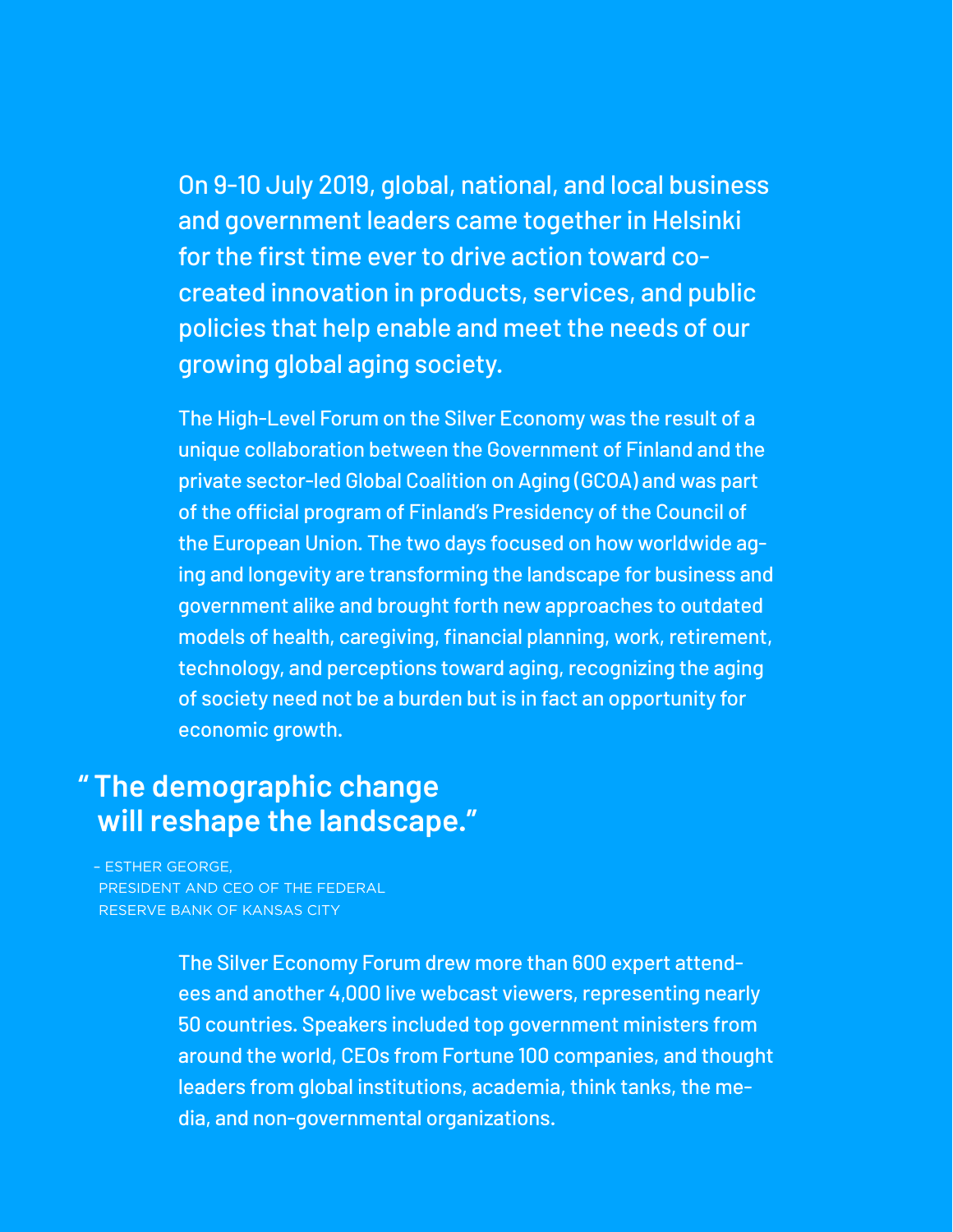## **ABOUT THIS REPORT**

Silver Economy Forum brought forth new perspectives and collective agreement that the potential of the emerging Silver Economy can only be realized through leadership and action from policymaking and business influencers across the globe. As leaders and as individuals, our very way of thinking about aging—and therefore our behaviors—must change. From GCOA's business perspective, this report summarizes the most powerful ideas that emerged as action items from the Forum to enable economic growth linked to a healthier and more active aging.

What's needed is a major "disruption in the traditional thinking around aging and replace it with indisputable facts and solid action plans."

– JEFF HUBER, CEO, HOME INSTEAD SENIOR CARE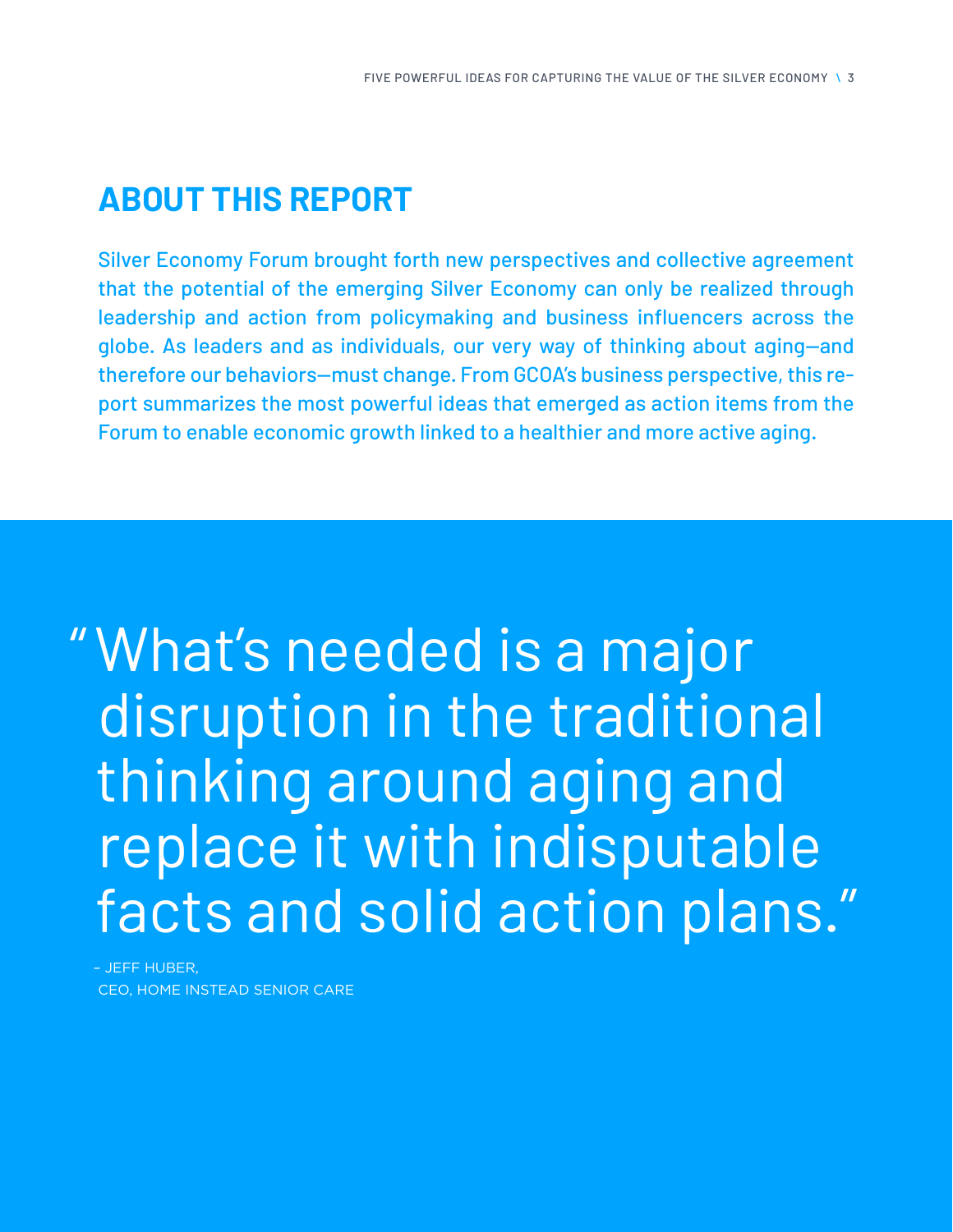

## **Reimagining aging requires a societal shift, led by global institutions, government, business, and individual commitments to ending ageist stereotypes.**

Leaders at the Forum recognized that inclusion of older people across society is an imperative for harnessing the power of the Silver Economy—in the workplace, as consumers, and as valuable contributors to society—and relies upon stamping out ageist stereotypes. Uniquely, Silver Economy Forum marked the launch of the open consultation period for the World Health Organization as it prepares for the Decade of Healthy Ageing, which is now the centerpiece of this reorganizing of society based on the 21st-century reality that there are for the first time in history more old than young.

#### **EXPERT INSIGHTS**

**José Ángel Gurria,** Secretary-General, Organization for Economic Co-operation and Development (OECD), asserted, "We need to tackle ageism; we need to tackle age-discrimination." **Stefano Scarpetta,** Director for Employment, Labour and Social Affairs, OECD cited that "discrimination is far too common, event though it is banned in the OECD and other advanced economies." **Michael Hodin,** CEO, Global Coalition on Aging (GCOA), highlighted that one of the primary goals of the World Health Organization's (WHO) Decade of Healthy Aging "will be to undo this culture of ageism in which we all operate." **Kirsi Pimiä,** Non-Discrimination Ombudsman, Finland, reminded us that "discrimination often happens by grouping people and treating them the same." **Jane Barratt,** Secretary General, International Federation on Ageing, urged that we have "to stop hearing that older people are a burden, because these are ageist words and just perpetuating the stereotypical behavior." **Tom Croce,** Vice President of Global Advocacy Relations, Amgen, shared a personal story supporting the conclusion that "there is significant ageism amongst health care practitioners." And, **Alana Officer,** Senior Health Adviser (Ageing and Health) at the World Health Organization, "turned the table" on ageism by sharing the compelling research that showed that "people who have negative perceptions about aging have increased cardiovascular responses to stress, have lower levels of physical and cognitive function, slower recovery from disability and live 7.5 years less than those that have a much more positive perspective."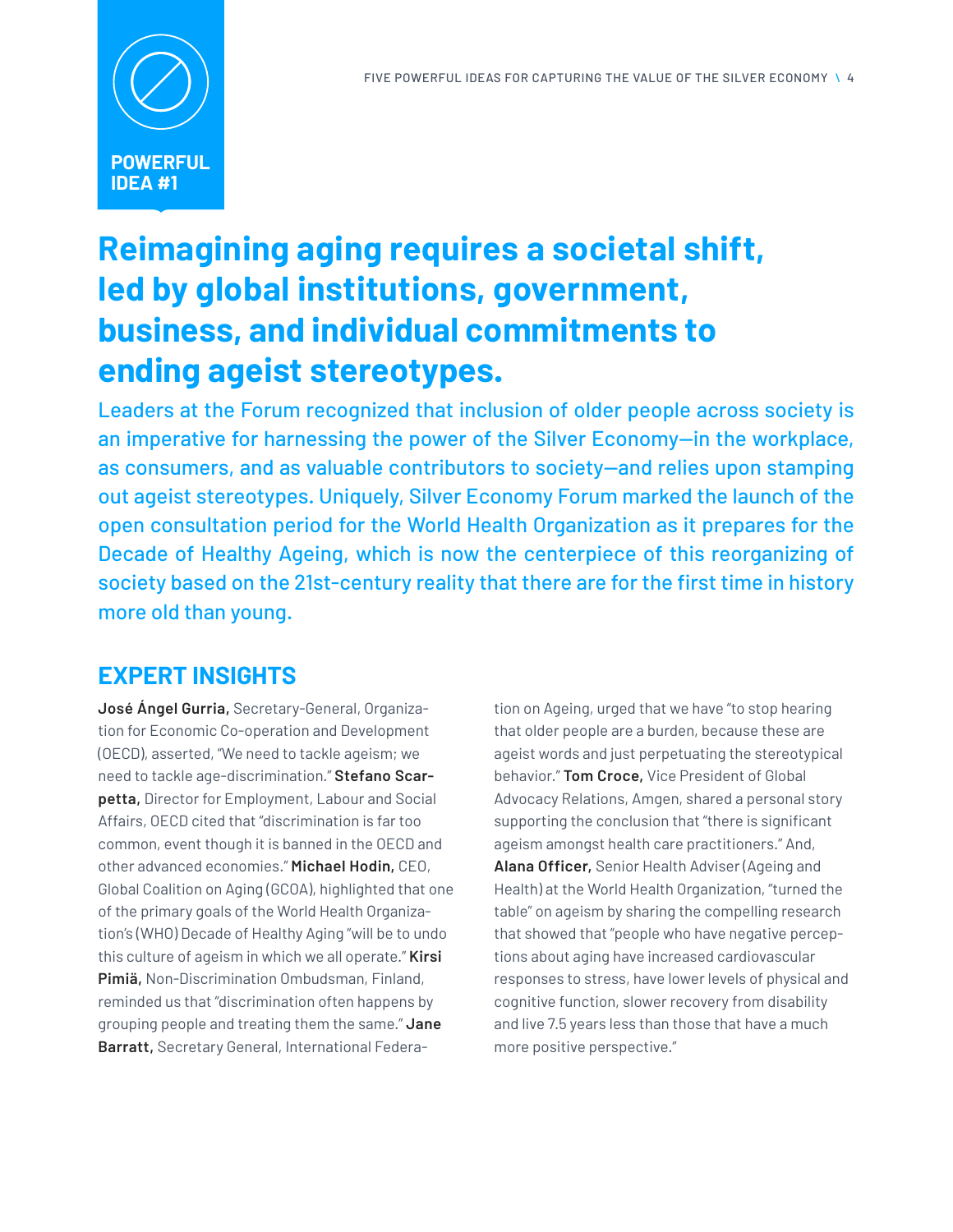

## **Stand up to ageism.**

All institutions of society—from policymakers to employers and from health care professionals to pop-culture influencers—must take a stand to end age-based discrimination in all forms and in all settings.

**Andy Burnham,** Mayor of Greater Manchester, a leading age-friendly city, rallied us all as a society to "place no barriers on older people and to change the mindset that says, "Oh, you get past a certain age and you must sit quietly in a chair somewhere." **Jane Barratt** reminded us that "intergenerational conversation brings people together into one conversation." And, **Ángel Gurria** encouraged "policy actions that take a life course perspective…with the whole of government approach to aging." **Jane Shaw,** Principal, Harris Manchester College, University of Oxford, not only has a school devoted to "older learners" but reported that "proximate–getting-to-know people and cross-generational mixing changes people's perceptions on aging." **Alana Officer** encouraged the need for "champions to the conversation" to emphasize the value of combined "education and intergenerational contact in changing attitudes." And, **Tom Croce** proposed the "elimination of the concept of age," as a way to further the action toward change.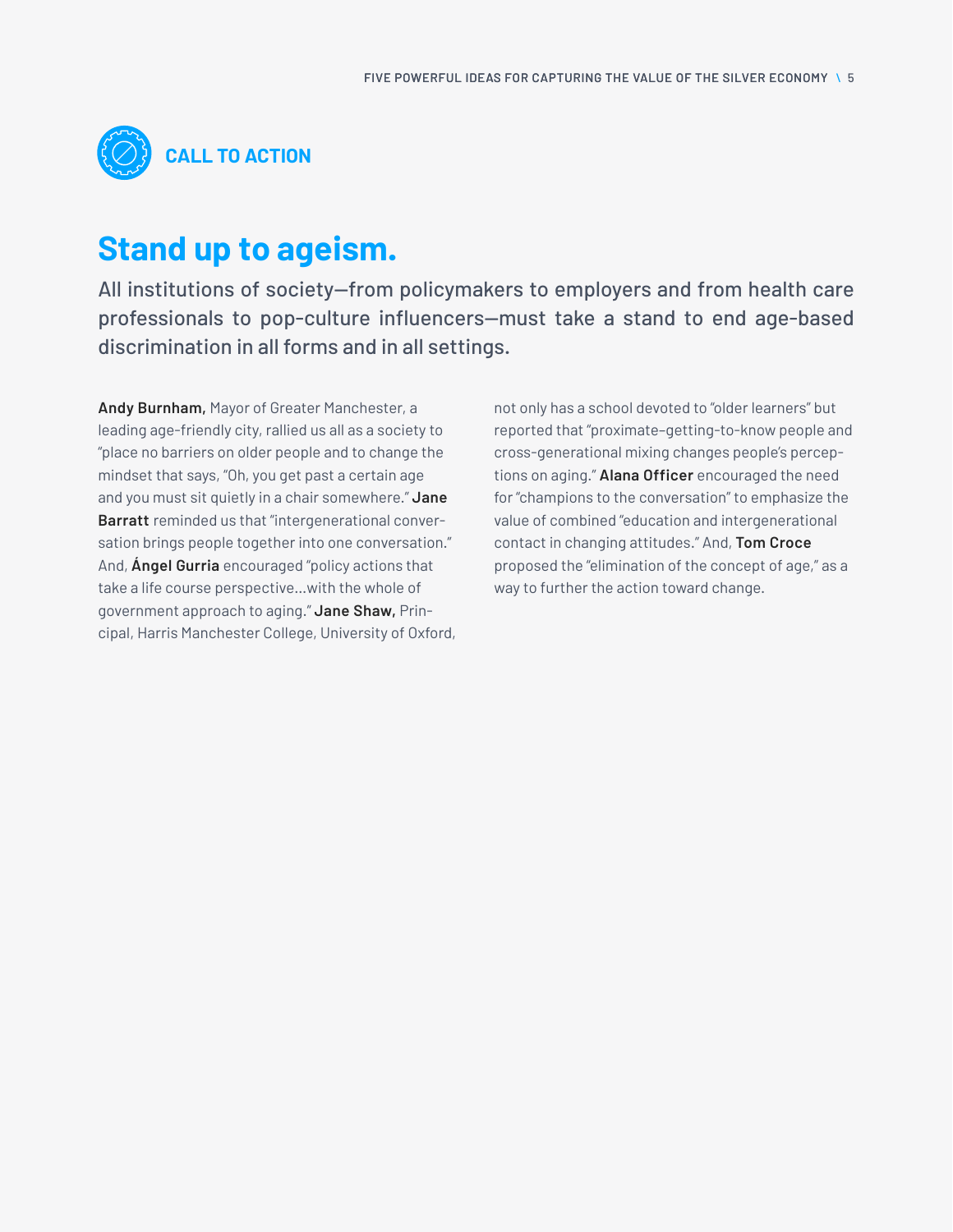

## **All employers have a role in reframing the workplace to fully leverage the contributions of all five generations working together.**

At the Forum, experts agreed that the Silver Economy is a path to growth, if properly planned for. This new paradigm in which the traditionally "older" population outnumbers the "younger" population—and in which healthy longevity is increasingly achieved across society—requires a new approach to working life and the workplace. This imperative must align with the capabilities of workers, as well as their desires, which data reflects nearly three-fourths of those in and around 20th-century retirement age do want to work longer, if differently. In the workplace, this shift demands ongoing up-skilling and re-skilling of employees to keep pace with changing societal needs and continuous technological innovation. This workplace shift also has implications on the market realities of saving, investment and spending patterns. Adaptations in pension systems, education and retirement saving tools must accompany employer actions to achieve the full value of the Silver Economy.

#### **EXPERT INSIGHTS**

**Stefano Scarpetta,** Director for Employment, Labour and Social Affairs at the OECD, emphasized the need to address the "opportunities for the individuals to live and work better with age and for society to grasp all the opportunity that exists for the Silver Economy." **Christine Lagarde,** then Chairman and Managing Director of the International Monetary Fund, pointed out that "it is a fact that our training and our knowledge erodes over the course of time and needs to be constantly rejuvenated, needs to be reset, that we need to be reskilled and that is not very often taken into account in the development of our societies." **Finbarr Martin,** President of the European Geriatric Medicine Society, reminded us that "the challenges for the private and civic sector is the nature of work, the insecurity of work, and the lack of a sense of

control at work, which has very clearly been shown

to be associated with poor health during middle adulthood and turning that into declining intrinsic capacity in old age." **Annette Dixon,** Vice President for Human Development at the World Bank urged the "need to redefine work and retirement in the gig economy because people need to remain productive longer so that transition is not such a binary transition." **Jisella Dolan,** Global Advocacy Officer for Home Instead Senior Care, pointed out that "this is the first time in history that we have four and five generations working together – and we need to keep older workers in the workforce" so that they can continue to contribute to growing the economy. And, **Zsuzsanna Jakab,** Deputy-Director, World Health Organization, reminds us that "well-being policy and economic policy go hand-in-hand" and that "health and wellbeing are also a precondition for economic growth and political and economic stability."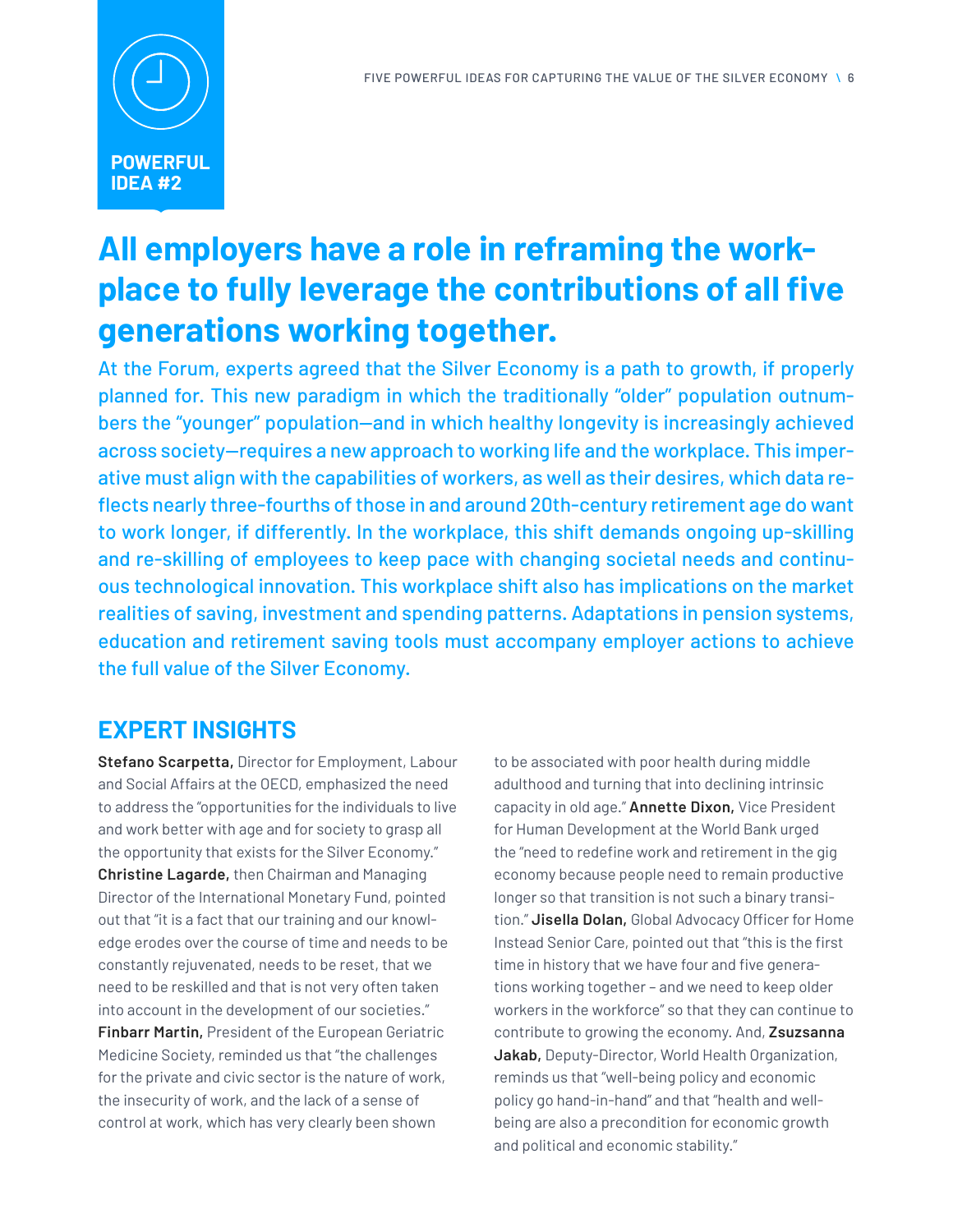

## **Adapt for longer working lives.**

Longer lives—and longer healthier lives—make it possible, desired and even necessary for older adults to extend their working lives. While individuals' preferences for working longer are increasingly clear, employers are slow to adopt age-inclusive cultures much as they have adopted diversity when it comes to race, gender, religion or sexual orientation. Inviting the unique assets of every age category will have the dual benefits of doing good for society while doing well for the bottom line, and employers must step up and take the lead.

**Christine Lagarde,** citing research, stated that people would like to keep working after retirement, but "that they would like to work differently; probably fewer hours and with a bit more flexibility." **Alex Wynaendts,** CEO and Chairman of the Executive and Management Board of Aegon N.V., encouraged a policy of "flexible retirement" where the changes are looked upon as a positive and people are kept participating for longer but differently. He also proposed the establishment of a "new social contract…that provides access to retirement plans, lifetime education, and focuses on solidarity." And **Ángel Gurria** echoed those comments, urging the adoption of "flexible working conditions that are adaptive to the capacities and changes in circumstances of older workers." **Don Wright,** Deputy Assistant Secretary for Health, U.S. Department of Health and Human Services, suggested one way to maintain the workforce is for the "private sector [to] get involved by having strong employee wellness programs." **Lorna** 

**Sabbia,** Managing Director and Head of Retirement & Personal Wealth Solutions at Bank of America, spoke about promoting products like "health savings accounts as one of the biggest opportunities" for employers and employees. **Werner Baumann,** Chairman of the Board of Management, Bayer AG, noted that "keeping a healthy and engaged workforce has always been at the core of the company culture." **Ángel Gurria** added that "in the coming years we will work to focus on how employers can support the development of multi-generational, inclusive workforces, that can…most importantly, benefit the workers." As an example, **Jisella Dolan** shared that at Home Instead Senior Care, "we have rolled out an age-friendly, or age-neutral, council where we have ensured we had representatives from all five generations serving on that council to give their perspectives and educate the rest of the employees about the gifts and experiences that each generation had."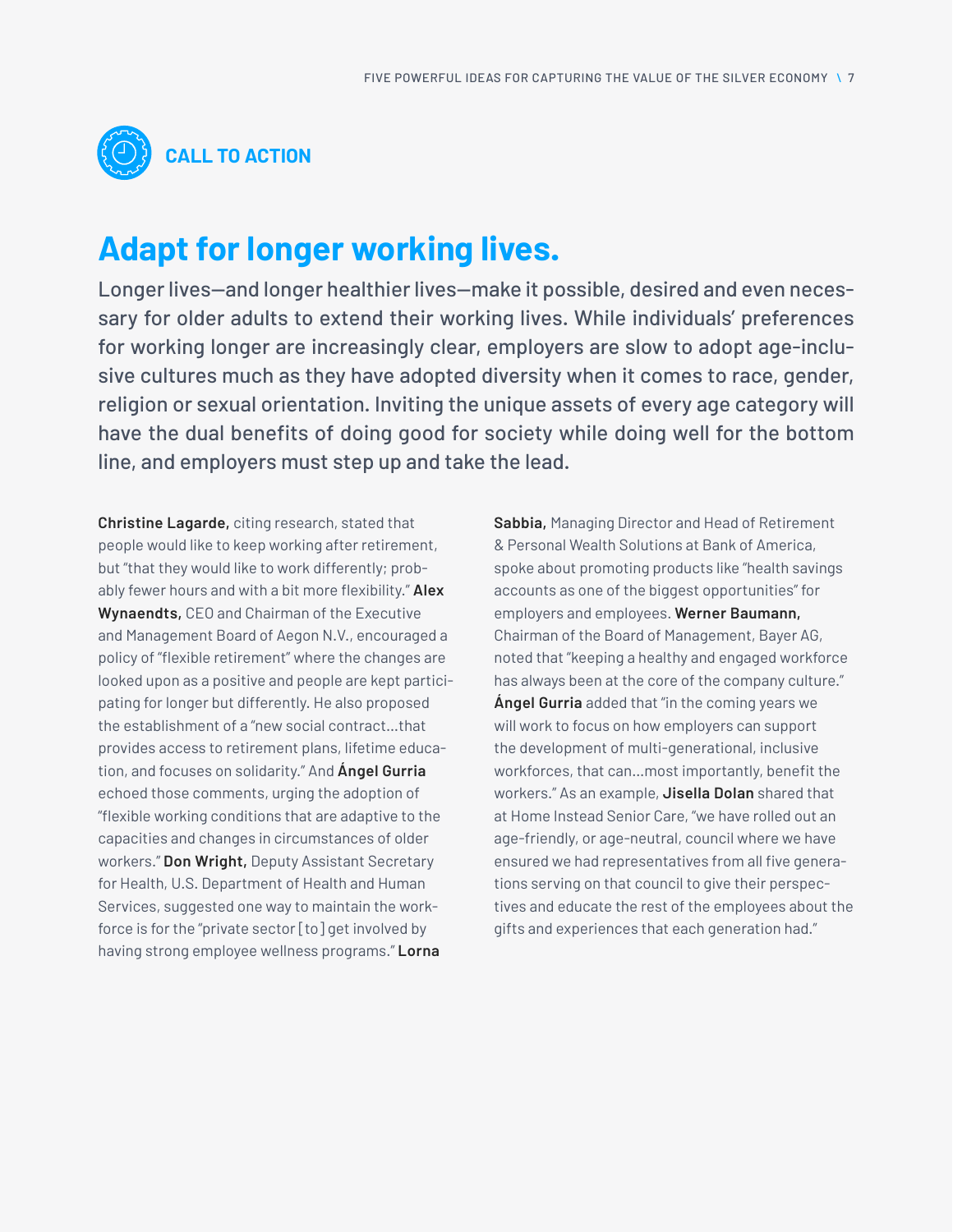

## **Harnessing the full potential of the Silver Economy relies heavily on transforming healthcare systems to focus on wellness and prevention.**

A focus on acute care gives us a cost model of healthcare. In contrast, if the model is reconfigured to capture the cost savings and cost efficiencies that come with maintaining functional ability, prevention, and wellness as we age, we can profoundly impact healthy and active aging, addressing NCDs and the growing comorbidities that increase in prevalence with age, such as Alzheimer's disease, CVDs and diabetes.

#### **EXPERT INSIGHTS**

**John Beard,** Former Director of Ageing and Life Course at the World Health Organization and Chair of Global Coalition on Aging Advisory Council, reminded us that "we have healthcare systems that were designed in the 19th and 20th centuries to respond to acute diseases and cure them, and yet the dominant health challenges for older people are chronic, and most older people actually experience multiple conditions at the same time." **Amy Khor,** Senior Minister of State for the Ministry of Health and Ministry of the Environment & Water Resources, Republic of Singapore, stated findings from the 2017 Singapore Burden of Disease Report showing "that more than 80% of our total disease burden is caused by non-communicable diseases." **Yasuhiro Suzuki,** Vice-Minister for Health, Ministry of Health, Labour and Welfare, Japan, implored that "we have to extend healthy life expectancies, and, at the same time, increase productivity of health and welfare services." **Lorna Sabbia** highlighted Bank of America's research findings on life priorities and revealed that "the number one concern

by far, regardless of age, is the topic of health" in large part due to uncertainties about having "enough money to cover those costs, especially in retirement." **Ninie Yan Wang,** Founder and CEO of Pinetree Care Group, China, emphasized that care for older adults is an important factor in the health system: "Senior care cannot be another fragmented piece of the system. If we are not setting the right goals then we might be adding to care dependency." **Phyllis Barkman Ferrell,** Chief Commercial Services Officer for Eli Lilly and Company, pointed out that "aging is the #1 risk factor of Alzheimer's disease," adding that "healthcare systems are not managing the flow through of patients the way we need to in order to tackle the epidemic of Alzheimer's." And, **Anders Olauson,** Honorary President, European Patients' Forum and Chairman of Agrenska Foundation, said that what is needed is "a mind-shift in society that might lead to a change in the structure of healthcare."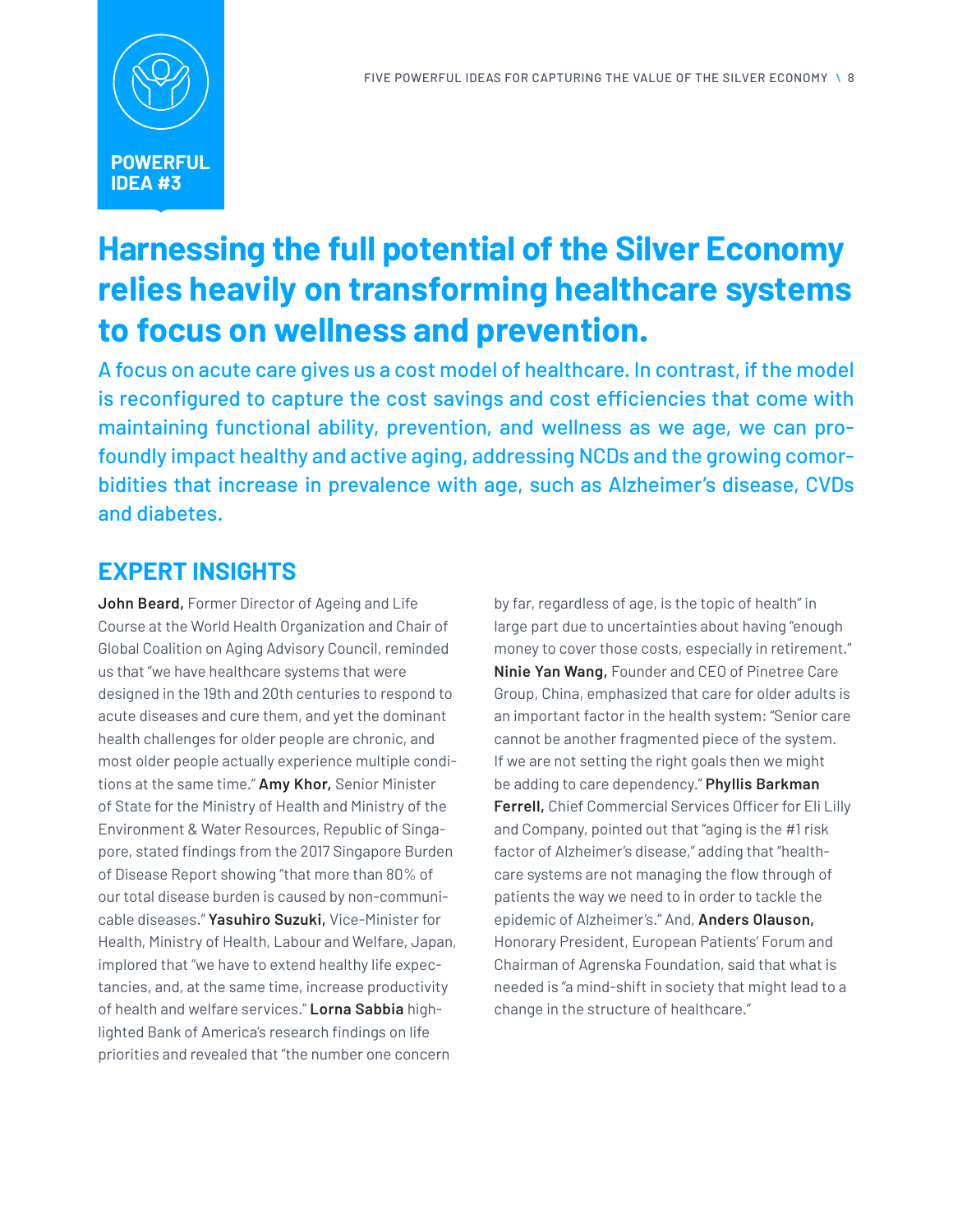

## **Make healthy aging the target of health systems everywhere.**

As the World Health Organization's Decade of Healthy Ageing launches in 2020, health systems change relies on healthcare professionals, healthcare educators and policymakers measuring health status according to the metric of functional ability. This change should focus on preventive services to bring attention to the conditions of aging from vision loss and fragility fractures to heart failure and vaccine-preventable diseases, where innovation in technology, new medicines and better training and awareness will lead to healthier, more active, and more productive citizens.

**David Marsh,** General Secretary of the Fragility Fracture Network, shared that "we've created a combined specialist approach of ortho-geriatrics which includes things like nutrition…because a surgeon has to address the fragility of the bone, but he is not skilled enough to address the physiological frailty of the whole person." **Janine Small,** IDM Vaccines Regional President, Pfizer, reminded us that "investing in prevention gives us all an opportunity to unleash and harness the benefits of older age," adding that "vaccinations are one of the most successful public health measures…only second to clean water." **Stefano Scarpetta** of the OECD highlighted that their work "has shown that well-designed prevention policies can be effective at improving health and

helping to break the link between social economic status and health outcomes." **Lorna Sabbia** noted that Bank of America has provided their 15,000 financial advisors with a "longevity training program to be better prepared to understand [their customers] as they age." **Amy Khor** shared Singapore's policy for significant subsidies for health screenings program, adding that "by supporting Singaporeans to actively manage their health and well-being, we achieve…a better quality of life for our seniors and a reduction in the strain on the healthcare system." And, **Yasuhiro Suzuki,** Vice-Minister for Health, Ministry of Health, Labour and Welfare, Japan, promoted their efforts of "community-based integrated care."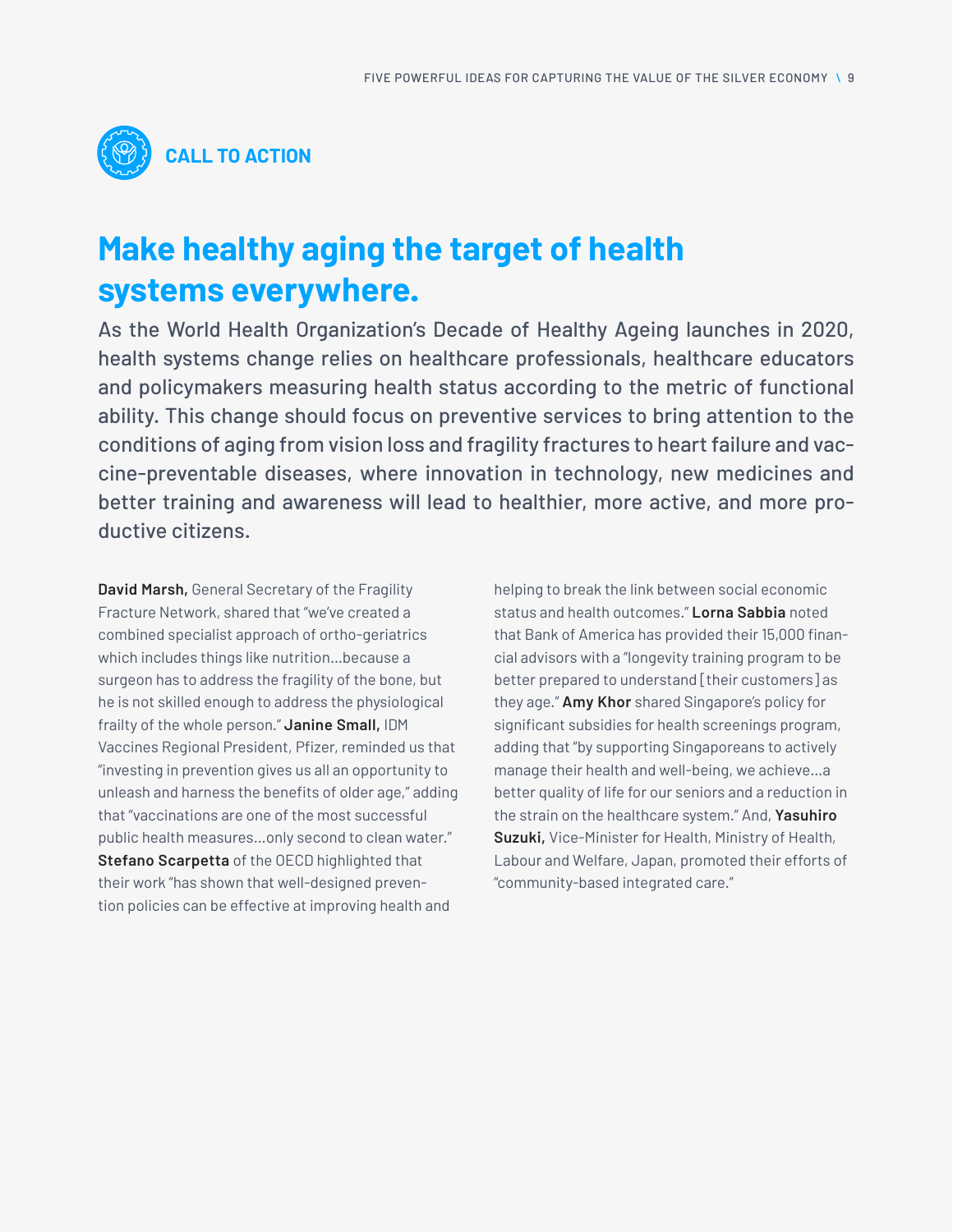

## **Elder caregiving is a critical component of the healthy aging continuum with the potential to fuel the Silver Economy.**

As the demand for "aging in place" alters how and where older adults receive healthrelated services, the home itself and the workers that fuel caregiving services are increasingly becoming lynchpins in the overall healthcare continuum, not least because of the focus on maintaining functional ability and independence. Further, as a central piece of the prevention healthcare model, elder home care is a valuable contributor to the Silver Economy, supporting the health and workplace productivity of family caregivers and an influx of new jobs for the economy.

#### **EXPERT INSIGHTS**

**Jeff Huber,** CEO, Home Instead Senior Care, highlighted that "senior care is a critical component of healthy aging with the potential to fuel the Silver Economy." **Ninie Yan Wang,** Founder and CEO of Pinetree Care Group, China, highlighted that there are "40 million people in China with different degrees of care dependency, and the task of taking care of these elderly is just daunting." And **Patrick Kamphuis,**  Ph.D, Global Head of Medical and Scientific Affairs for Adult Medical Nutrition at Nutricia, reminded us that "one out of three people above 60 years old is at

risk of under nutrition," and that "malnutrition leads to disability and a loss of independence." **Reinier Koppelaar,** Program Director at the Netherlands Ministry of Health, Welfare and Sports of the Program on Ageing in Place, emphasized that "we need talk about prevention, relocation and replacement… relocation means bringing healthcare to the home instead of hospitals."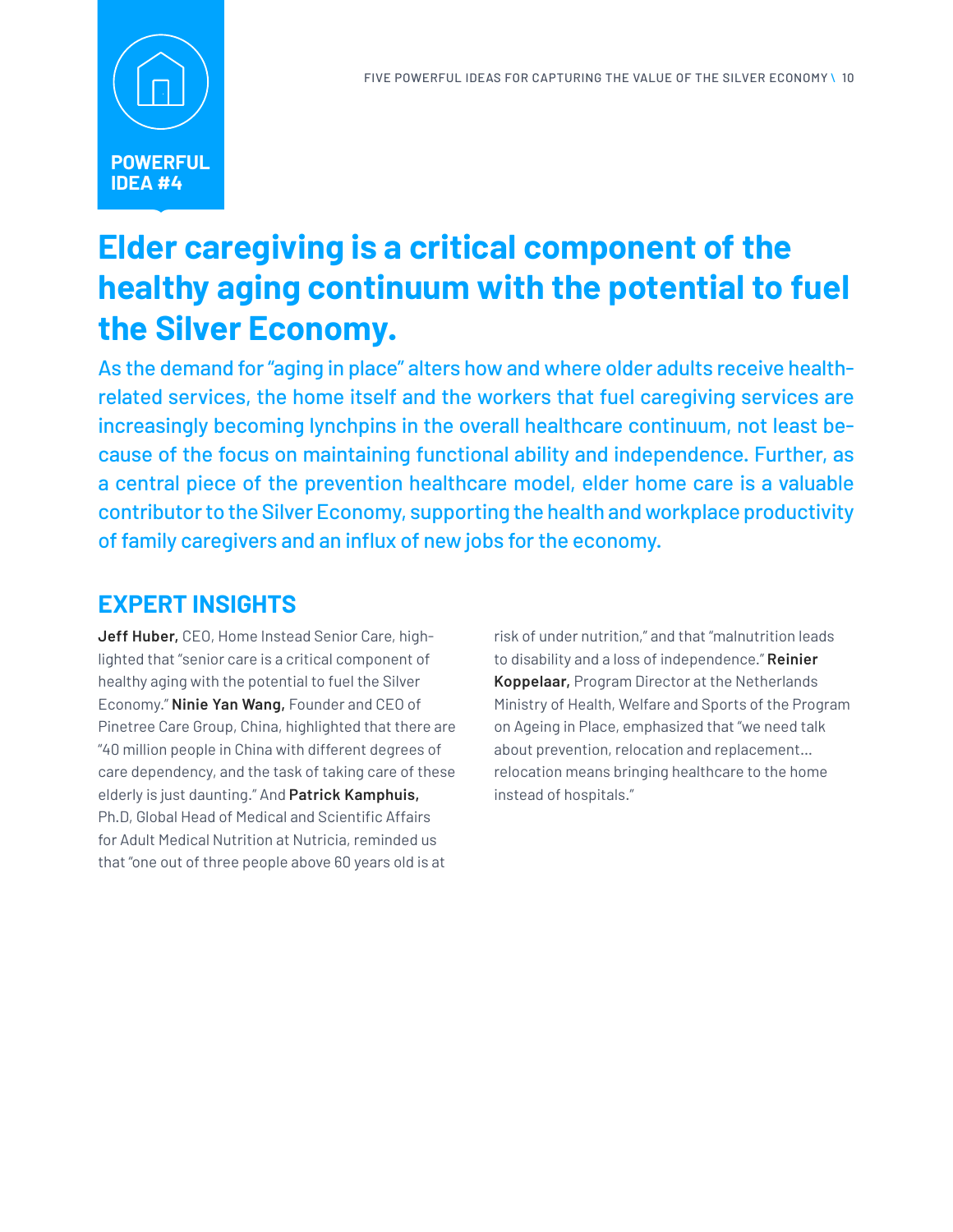

## **Recognize the home as a 21st-century care setting that fosters overall health, well-being and independence.**

As the preferences and needs of older people include staying in their homes for as long as possible, the care provided there—from medical services to chronic disease management and from remote patient monitoring to integrated and relationship-based care—care in the home should be embedded as a critical partner in healthcare itself.

**Martin Seychell,** Deputy Director General for Health at the European Commission, highlighted that digitally enabled solutions "facilitate more integrated care; they enable increasing self-management in the area of health; they lead to greater empowerment of the elderly…and can increase the possibility of independence or assisted living for the elderly." **Jeff Huber,** CEO, Home Instead Senior Care, noted that their "personalized relationship-based care in the home is a key ingredient for creating…a solution to people wanting to age in place." And, **Ninie Yan Wang** shared that at Pinetree "we are dividing seniors into different levels of care dependency" for payments and integrating artificial intelligence into

developing care plans, "enabling data to help caregivers be more effective." **Sushant Trivedi,** Senior Brand Manager at Gillette North America, a division of Procter & Gamble, spoke to the success of major consumer product developers when he promoted "product development through real-life conversations on social media—common people, caregivers talking about their life experiences." Success comes when you "see them face-to-face." And, **Patrick Kamphuis** of Nutricia, called out that managing malnutrition brings about "less complications, less infections, less length of stay at hospitals and, therefore, huge costsavings."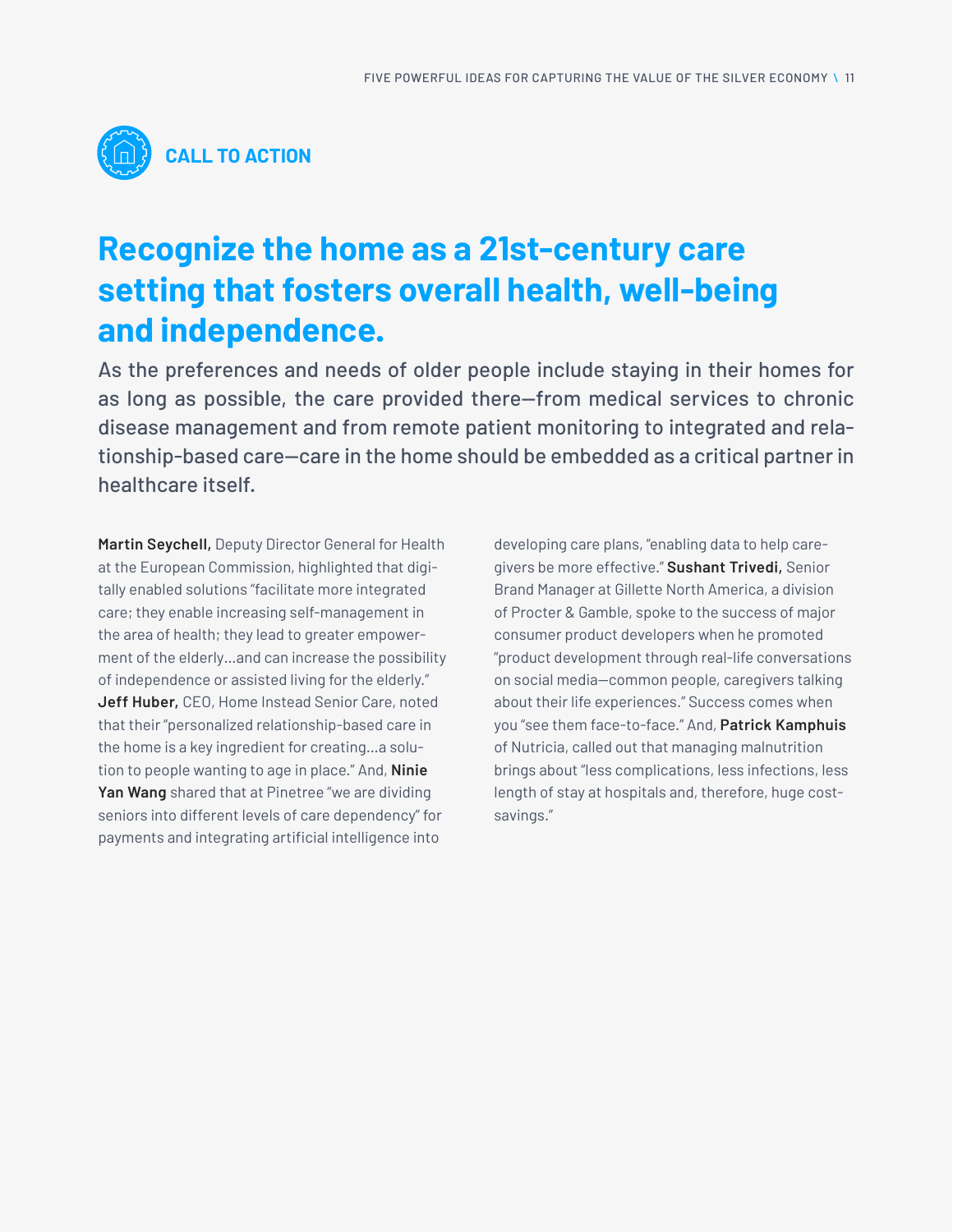

## **The Silver Economy will thrive and scale through dedicated attention to a hospitable marketplace that supports innovation.**

In Helsinki, there was a powerful recognition that all businesses can leverage this growing marketplace with insights and data that drive co-creation of products, services and policies with end-users. Older adults themselves, caregivers, families and communities are all stakeholders who can contribute to innovation through partnership and co-creation.

#### **EXPERT INSIGHTS**

**Dave Ryan,** General Manager of Health & Life Sciences Business, Intel Corporation, pointed out that "there is a lot of technology—there are proofs of concept for everything from the smallest sensors to robots, big data, autonomous machines, AI and machine learning, applied to population data and independent living and social and behavior data. But, none of these things are deployed at a mainstream level, or at a large-scale, in more than a few places in the world." **Mike Devoy,** Executive Vice President of Medical Affairs & Pharmacovigilance for the Pharmaceuticals Division and Chief Medical Officer, Bayer AG, noted that "you're not going to succeed unless you have a skill and ability to partner with data providers, healthcare systems, start-ups, academia… thinking actively from the start that you have to be able to partner." **Kazumi Nishikawa,** Director,

Healthcare Industries Division, Ministry of Economy, Trade and Industry, Japan, reminded us that "government to government cooperation is important but, simultaneously, the business base, the academic base, and patient groups will be the base for global cooperation." **Ripley Martin,** Business Leader for Aging and Caregiving, Philips, asserted that "most of the problem is how to stitch together different agents that need to work together at the provider level and that is typically governed at the state, city or the specific provider level." And, **Esko Aho,** former Prime Minister of Finland and Chairman of Verbatum, stated the experience of aging gives you heightened "contextual understanding and a huge capacity for conceptual thinking. Today's world, governments and business has not yet learned to use that conceptual and contextual capacity."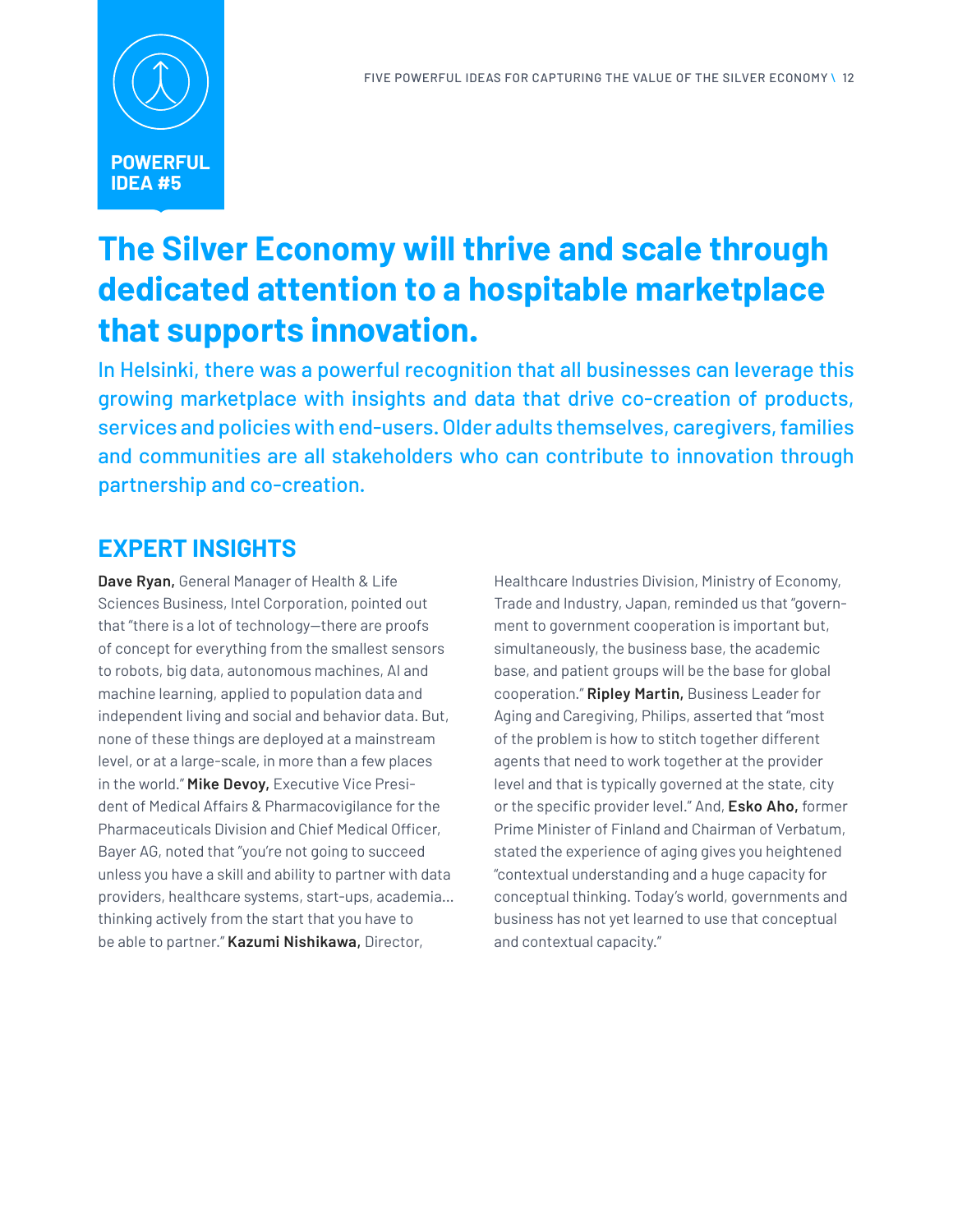

## **Connect business and policy decisions with the needs and desires of older adults.**

The world's 60+ population will double from 1 billion today to 2 billion by mid-century, and with this growth comes more diversity in older consumer needs, which today are largely assumed or even overlooked. The Silver Economy will be driven by appropriately matching market and policy innovations to meet these consumer needs.

**Andy Burnham,** Mayor of Greater Manchester, reported on the city's new industrial strategy with the UK government, placing it as "a test-bed for proving new concepts to support healthy and active aging… moving more and greater innovation between the digital and tech sector, housing sector and care services sectors." **George Vradenburg,** Convener of the Global CEO Initiative on Alzheimer's Disease and Chairman and Co-Founder of UsAgainstAlzheimer's, supported the idea that "patient groups the consumers—will bring people together across sectors both within national governments and by linking organizations around the world." **Kalle Killar,** Deputy Secretary General of E-services, Innovation Ministry of Social Affairs, Estonia, encouraged "cooperation projects" between the private and public sector as "important in setting the long-term pathways in order to have scaling of solutions."

**Esko Aho** reminded us that beyond financial investments, "innovation requires risk-taking capacity and patience—in business and in government." **Ann Aerts,** Head of the Novartis Foundation, pointed out that cities are "drivers of change," adding that "you can create collective impact by combining the expertise and the resources of all these different sector partners—public and private sector—but also different disciplines, combining it all toward the same goal of improving the health and healthy aging of your city population." And, **Britt Monti,** Creative Leader, Home Furnishing Range & Design, IKEA of Sweden, summed up the opportunities provided by innovation by sharing that "by looking into the needs of the aging populations, we will also cater to the needs of everyone else, and that is the beauty of it."

## **The aging experience is "the one universal human experience."**

–JISELLA DOLAN, GLOBAL ADVOCACY OFFICER, HOME INSTEAD SENIOR CARE